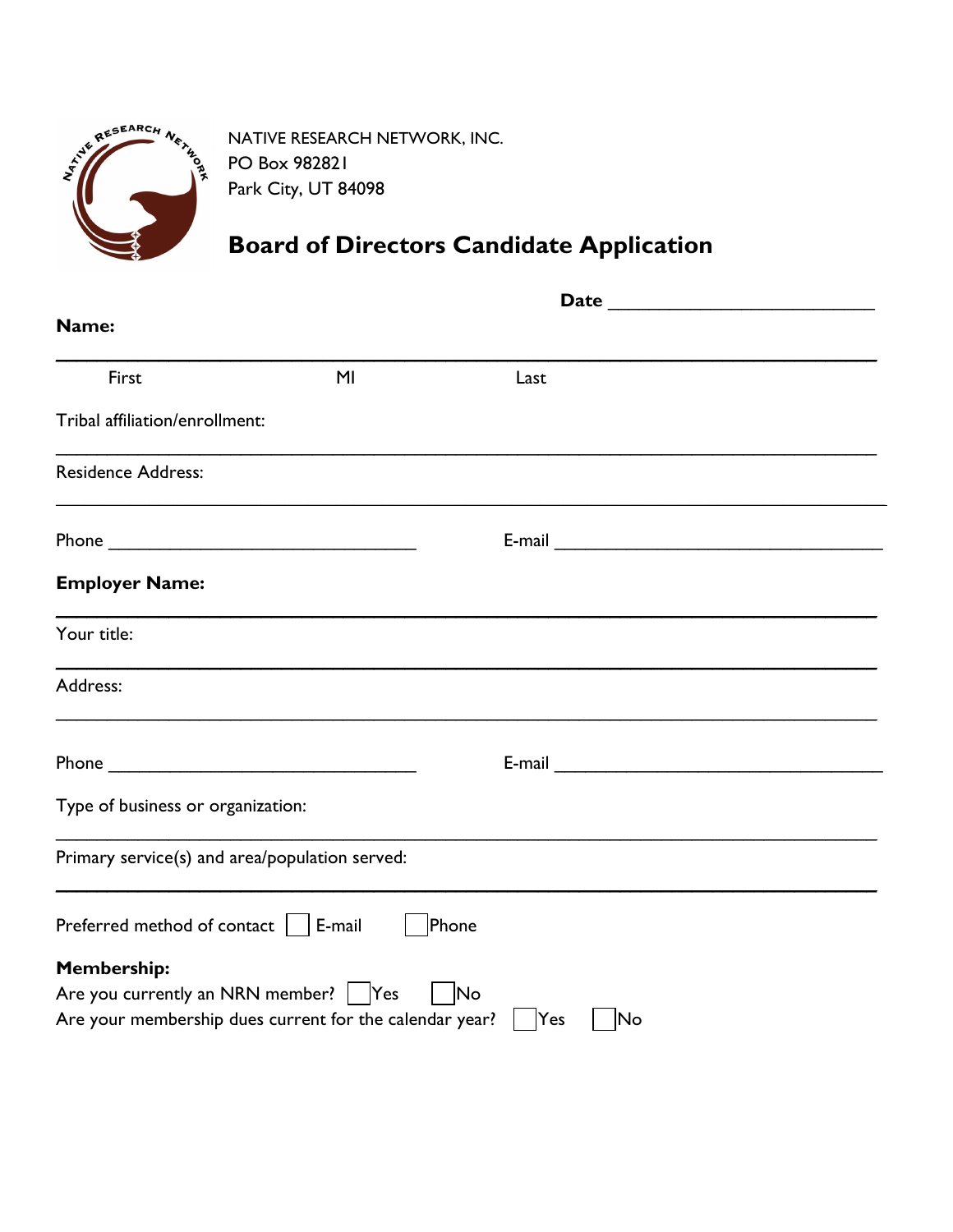## List boards -committees that you serve(d) on (business, civic, community, fraternal, political, social, etc.)

| Organization                           | Role/Title                                                            | Dates of Service                                                                     |  |
|----------------------------------------|-----------------------------------------------------------------------|--------------------------------------------------------------------------------------|--|
| <b>Education/Training/Certificates</b> |                                                                       |                                                                                      |  |
|                                        |                                                                       | <b>Optional</b> – Have you received any awards or honors that you'd like to mention? |  |
|                                        |                                                                       |                                                                                      |  |
|                                        |                                                                       | How do you feel (name of org) would benefit from your involvement on the Board?      |  |
|                                        |                                                                       |                                                                                      |  |
|                                        | <b>Skills, experience and interests (Please check all that apply)</b> |                                                                                      |  |
| Finance, accounting                    |                                                                       | Education, instruction                                                               |  |
|                                        | Personnel, human resources                                            | Special events                                                                       |  |
|                                        | Administration, management                                            | <b>Grant writing</b>                                                                 |  |
| Nonprofit experience                   |                                                                       | Fundraising                                                                          |  |
| Community service                      |                                                                       | Outreach, advocacy                                                                   |  |
| Policy development                     |                                                                       | Research capacity building                                                           |  |
| Program evaluation                     |                                                                       | Other                                                                                |  |

Please list any groups, organizations or businesses that you could serve as a liaison on behalf of the NRN:

Other \_\_\_\_\_\_\_\_\_\_\_\_\_\_\_\_\_\_\_\_\_\_\_

Public relations, communications

\_\_\_\_\_\_\_\_\_\_\_\_\_\_\_\_\_\_\_\_\_\_\_\_\_\_\_\_\_\_\_\_\_\_\_\_\_\_\_\_\_\_\_\_\_\_\_\_\_\_\_\_\_\_\_\_\_\_\_\_\_\_\_\_\_\_\_\_\_\_\_\_\_\_\_\_\_\_\_\_\_\_\_\_\_\_\_\_\_ \_\_\_\_\_\_\_\_\_\_\_\_\_\_\_\_\_\_\_\_\_\_\_\_\_\_\_\_\_\_\_\_\_\_\_\_\_\_\_\_\_\_\_\_\_\_\_\_\_\_\_\_\_\_\_\_\_\_\_\_\_\_\_\_\_\_\_\_\_\_\_\_\_\_\_\_\_\_\_\_\_\_\_\_\_\_\_\_\_ \_\_\_\_\_\_\_\_\_\_\_\_\_\_\_\_\_\_\_\_\_\_\_\_\_\_\_\_\_\_\_\_\_\_\_\_\_\_\_\_\_\_\_\_\_\_\_\_\_\_\_\_\_\_\_\_\_\_\_\_\_\_\_\_\_\_\_\_\_\_\_\_\_\_\_\_\_\_\_\_\_\_\_\_\_\_\_\_\_

\_\_\_\_\_\_\_\_\_\_\_\_\_\_\_\_\_\_\_\_\_\_\_\_\_\_\_\_\_\_\_\_\_\_\_\_\_\_\_\_\_\_\_\_\_\_\_\_\_\_\_\_\_\_\_\_\_\_\_\_\_\_\_\_\_\_\_\_\_\_\_\_\_\_\_\_\_\_\_\_\_\_\_\_\_\_\_\_\_